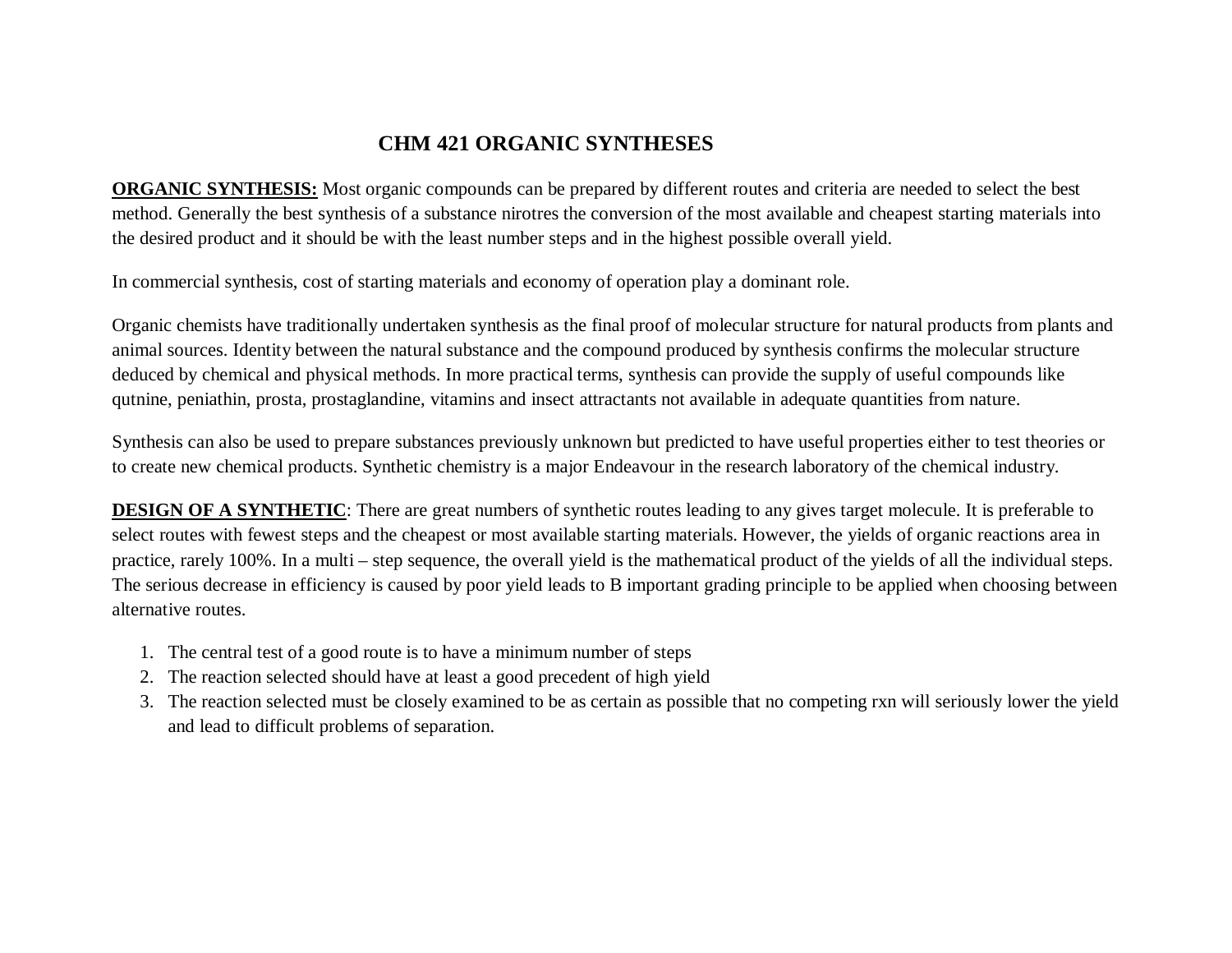## **SYNTHESIS DESIGN:** It is usually to work backwards from the target to the structures available as starting materials

## $RCOOR \Leftrightarrow RCOOH + ROH$

Product Synthon

The structure of the target molecule can be formally divided into 2 parts:-

- (i) Its carbon skeleton
- (ii) Functional group located on that skeleton.



The structure of the target must be constructed from smaller units (synthons)

**ANNELATION REACTION:** - Ring forming reactions are of special importance since many of the usual synthetic targets contain cyclic skeleton. In order to synthesis a ring from 2 separate synthons, we must construct 2 bonds of that ring, the  $1<sup>st</sup>$  to pull the synthons together and the second to cyclise them.

An annelation reaction is one which creates both bonds in one step, or at least in one laboratory operation cycle addition such as Dial Alder's rxn is an example. If the ring size is Rr and the two synthons contribute m  $\&$  n atoms to the ring, then,  $r = m+n$  and the operation is an (m+n) annelation. E.g.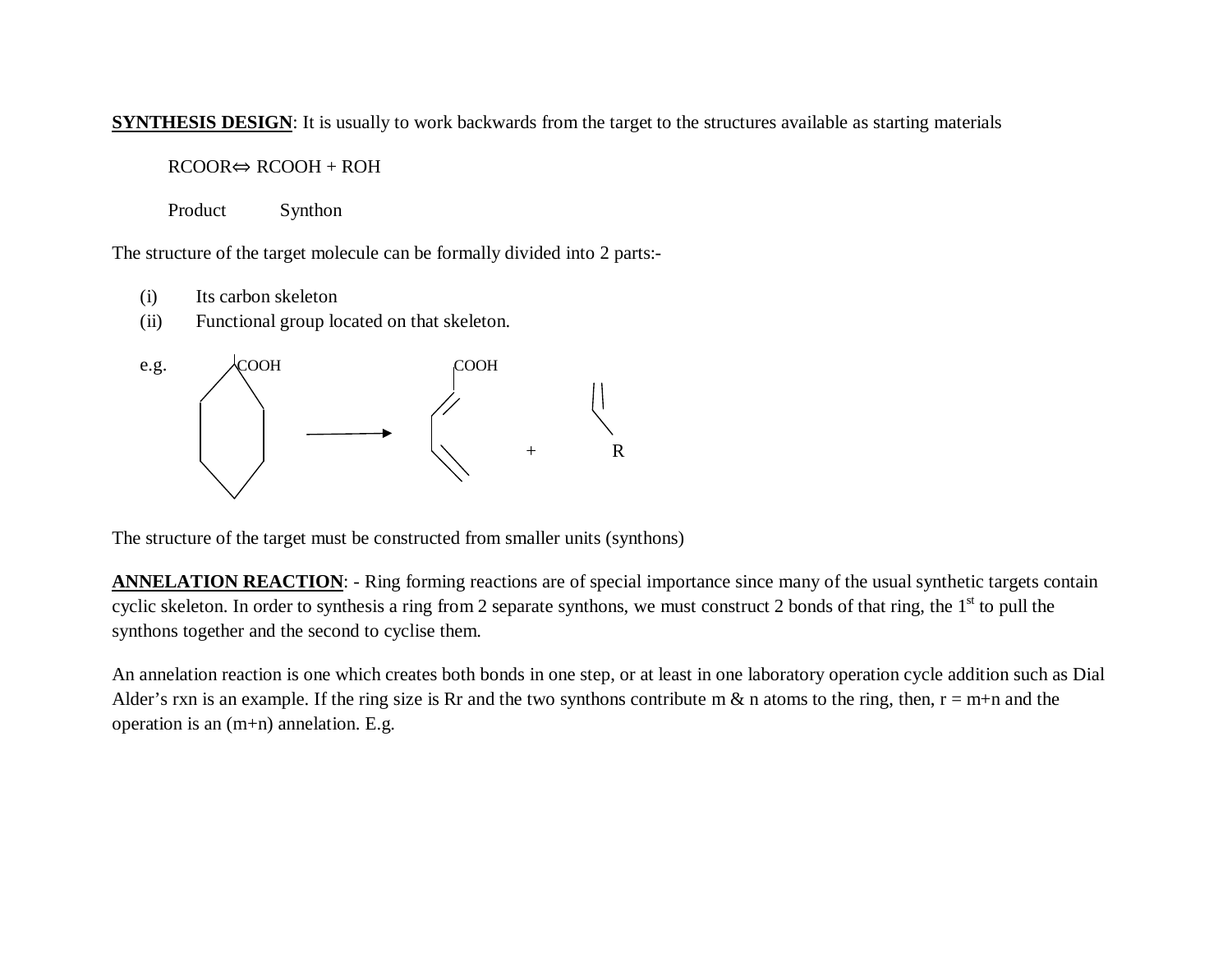





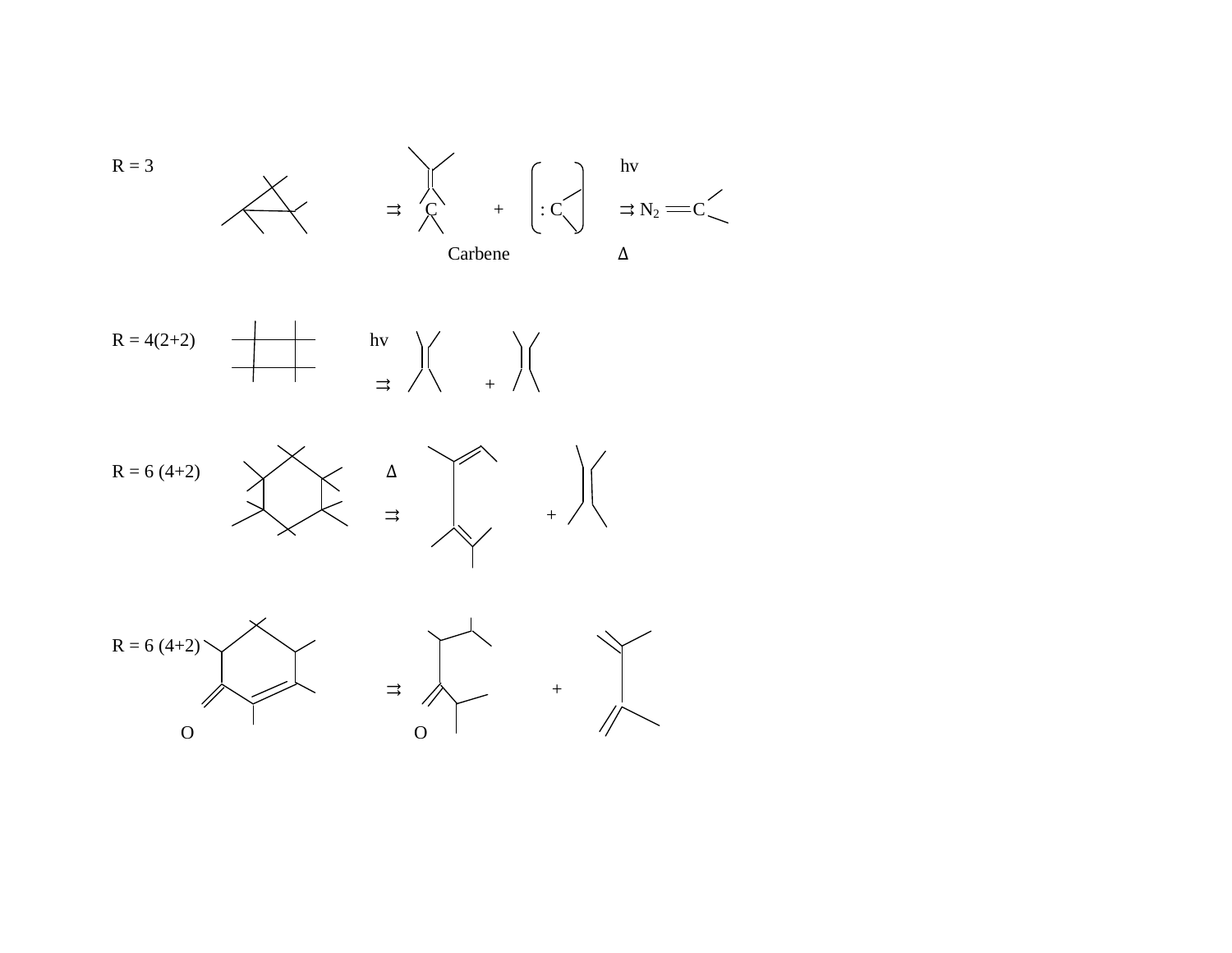**DIEL – ALDER'S REACTION:** - This is a rxn undergone by conjugated diene. It is the most important type of (the) rxn. These are addition rxn in which the ring system are formed continue the elimination of any compound in general term the Diel – Alder's rxn may be written as follows:



Compound A is usually referred to as the diene (whether it be a conjugated diene, polyene, enyne or diene). Compound B is usuallyreferred to as a dienophide. R is usually a group which contains a carbonyl group attadied to one of the enthylonic or acctylenic carbon atoms. E.g The dienophide is usually an $\partial$ ,  $\beta$  unsaturated carbonyl. E.g.  $\partial$ ,  $\beta$  unsaturated acids and anhydrode, coters, aldehydes or ketones.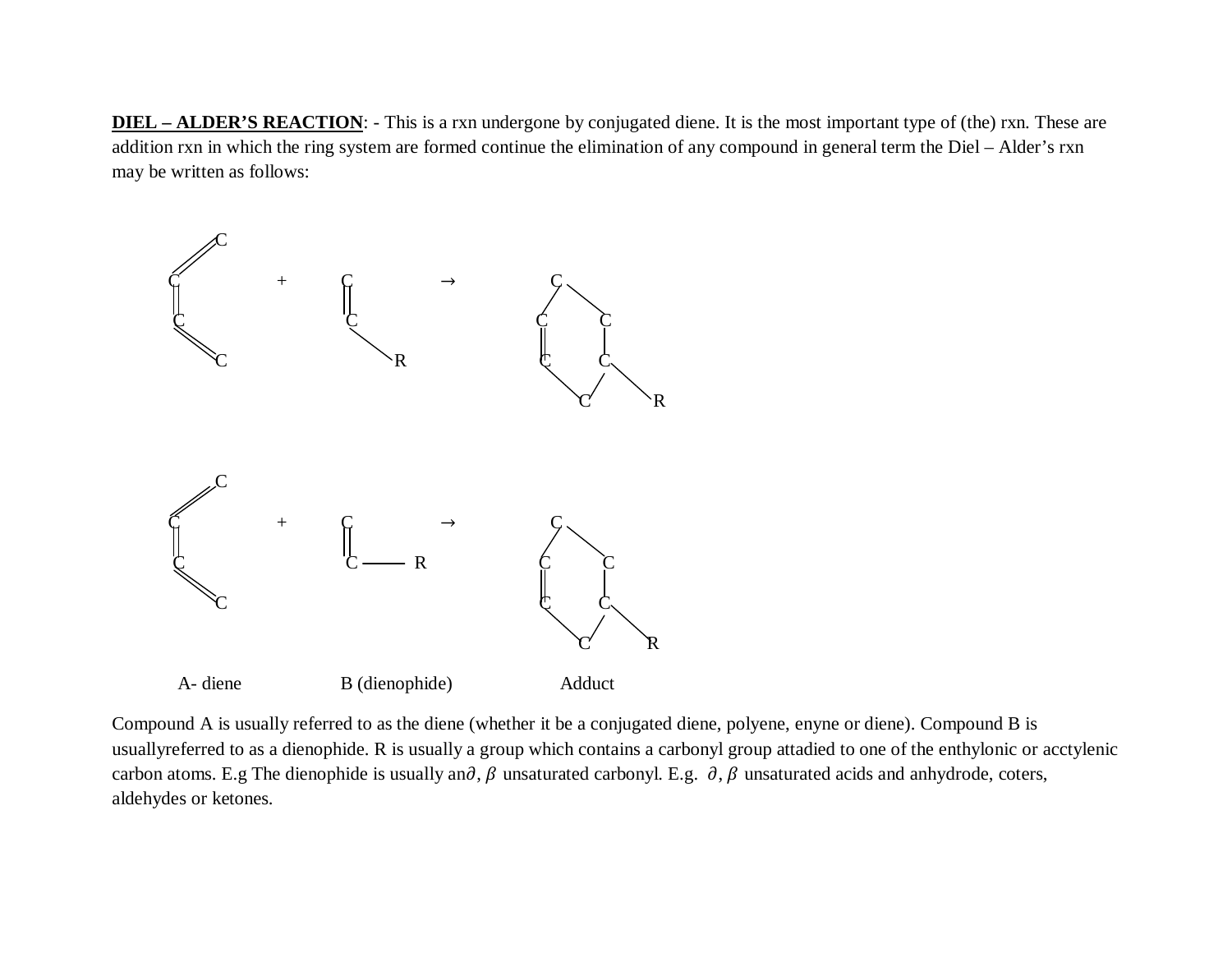The dienophite may also be quinine. The presence of a carbonyl group (I effect) in the dienophite is essential, compounds which contain – I group such as nitro or cyano can also behave as dienophite.

The dienes may be of various types as cycle, acyclic allicyclic, semicyclic compounds containing 2 double bonds in conjugation, bicyclic compounds, aromatic h/c containing at least 3 linear benzene rings e.g Antracene also, heterocyclic compounds (furan)

It is important to note that only cosoids and not transoid dienes enter into di- elder's rxn.

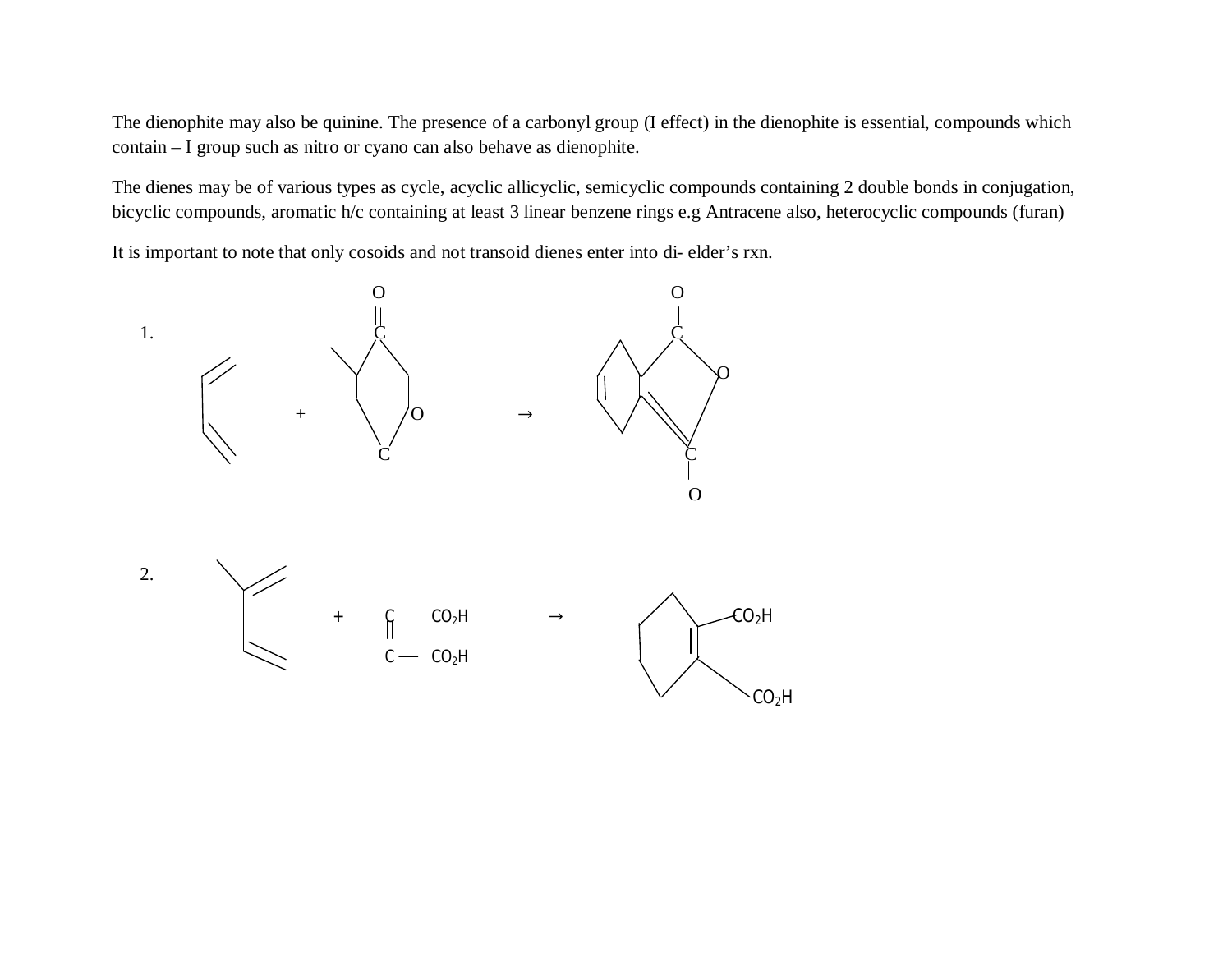







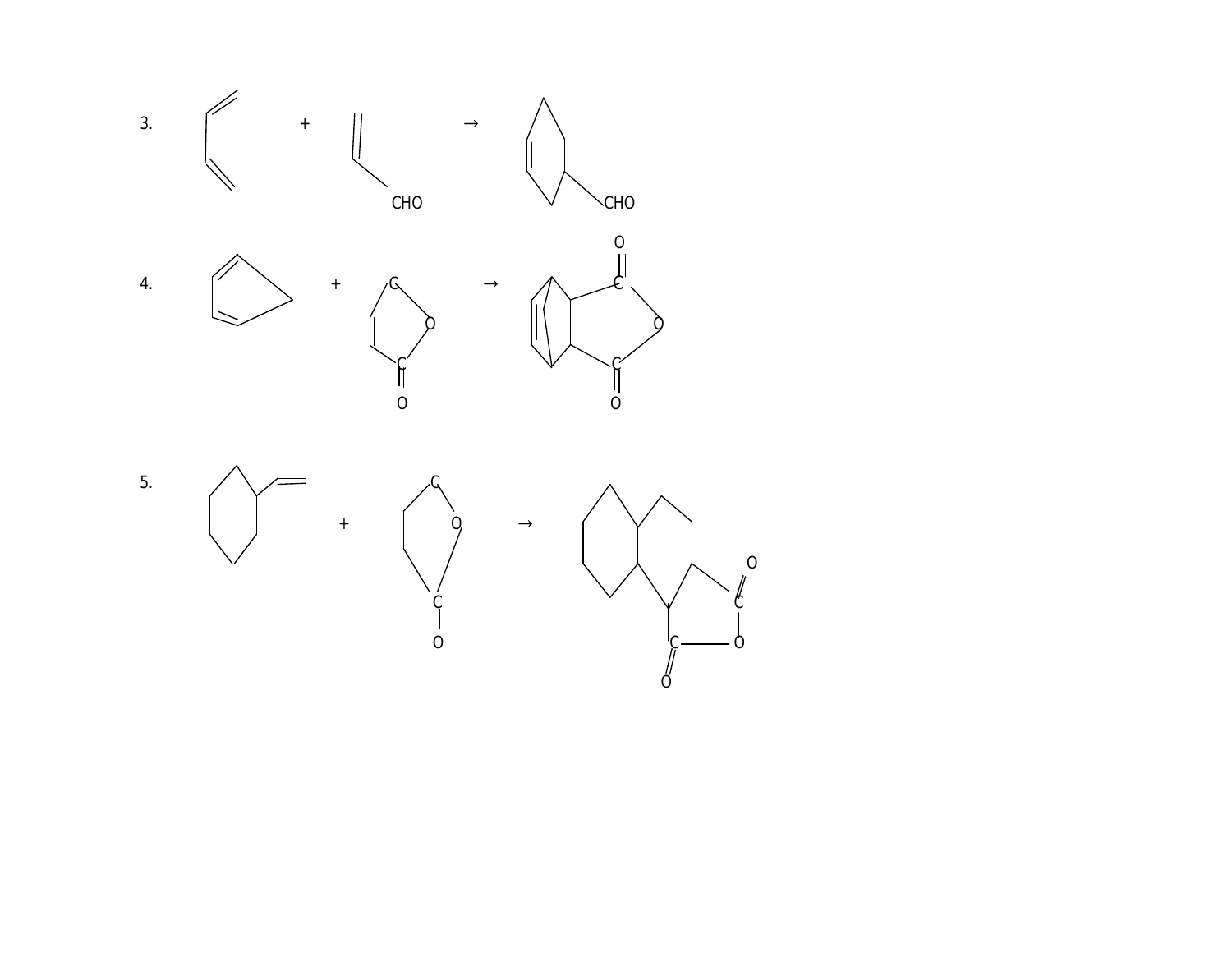

#### **SPECIAL TECHNIQUES**

A variety of indigenous techniques have been invented by research xmists to overcome special obstacles to successful synthesis. These methods are best described by illustrating their use in actual synthesis

1) **SYNTHESIS OF CHLORAMTHENICOL** :- It is an aromatic compound of commercial importance and was isolated from cultures of certain enlarge and was found to possess the structure stated below:-

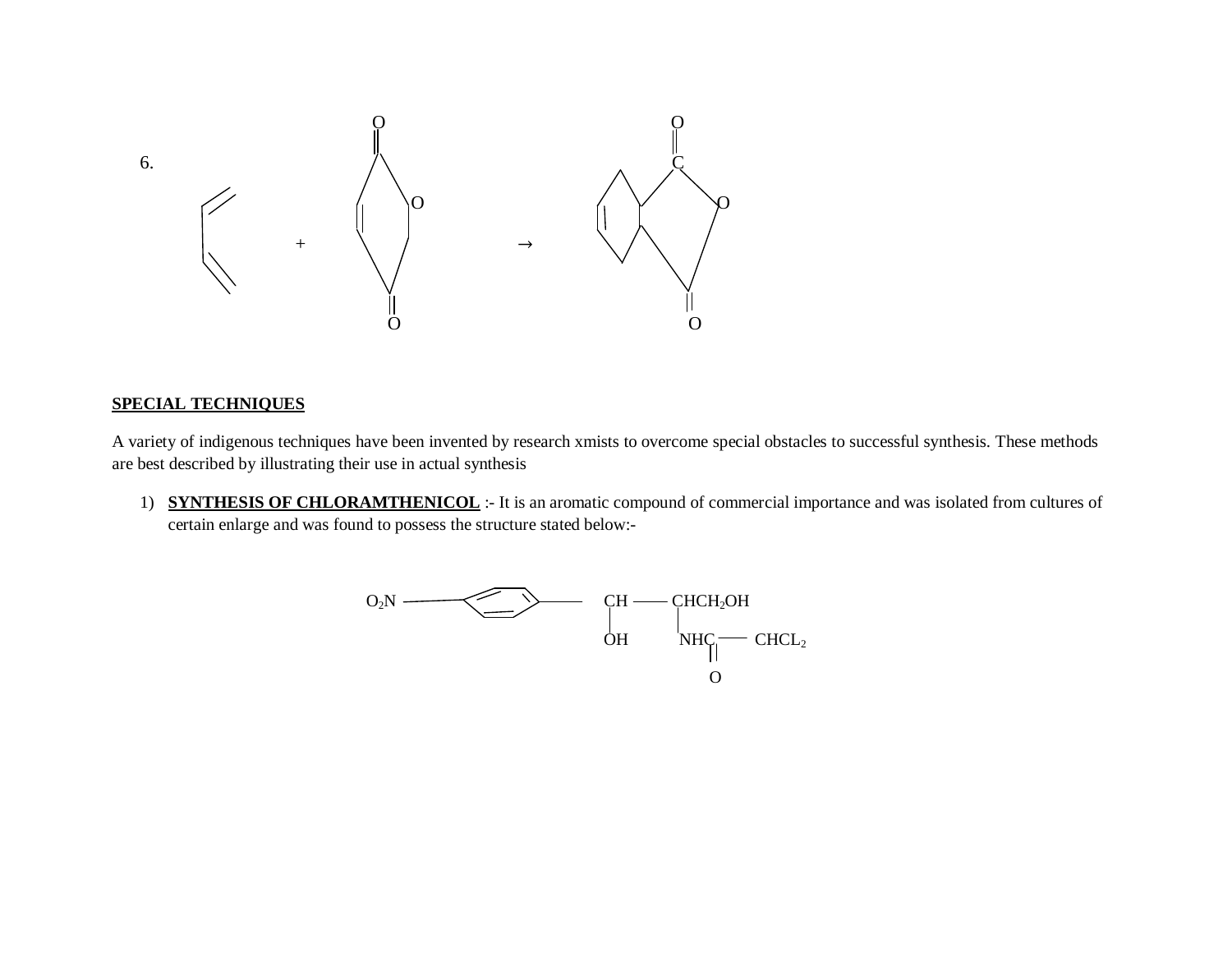### **PREPARATION**

 $\text{CH}_3\text{NO}_2 + \text{CH}_2\text{O} \xrightarrow{\text{NaOH}} \text{O}_2\text{N} - \text{CH}_2\text{CH}_2\text{OH} \xrightarrow{\text{C6H5CHQ}} \text{NaOH}$ **HCHO** Nitrro methanol Methane  $\text{C}_6\text{H}_5\text{CH} \begin{array}{c}\text{--}\!\!\!\!\!\!\text{CH} \text{--}\!\!\!\!\!\text{CH}_2\text{OH} \begin{array}{c}\text{H2led}\\\text{Reaction}\end{array}\text{C6H5CH}\begin{array}{c}\text{--}\!\!\!\!\!\text{CH} \text{--}\!\!\!\!\!\text{CH} \text{--}\!\!\!\!\text{CH2OH}\\\end{array}$  $OH$   $NH<sub>2</sub>$ OH  $NO<sub>2</sub>$  $\frac{HNO3}{CH3COOH}$  O<sub>2</sub>N  $\leftarrow$  C<sub>H</sub>  $\leftarrow$  C<sub>H</sub>  $\leftarrow$  C<sub>H</sub>  $\leftarrow$  C<sub>H</sub>  $\leftarrow$  C<sub>H</sub>  $\leftarrow$  CH  $\leftarrow$  CH  $\leftarrow$  CH  $\leftarrow$  CH  $\leftarrow$  CH  $\leftarrow$  CH  $CO<sub>2</sub>CH<sub>3</sub>NHCOCH<sub>3</sub>$ 

#### 2) SYNTHESIS OF VITAMIN A

This is important in nutrition.

The starting material is readily available terpene, citral see is converted to  $\beta$  ionone to (a) provide the cyclic end of the target.

## **Preparation**

diagramn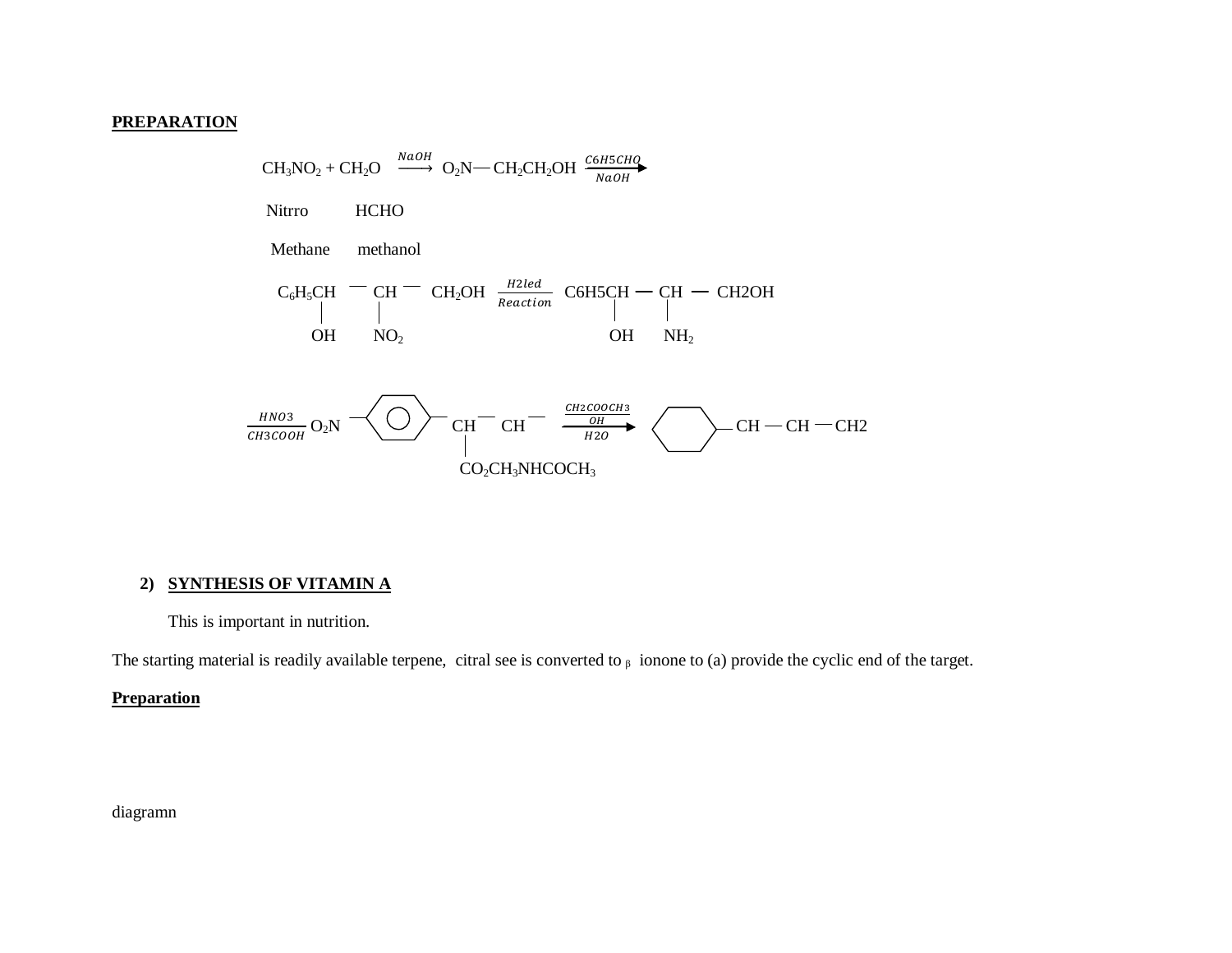## **INDUSTRIAL SYNTHESIS OF VINYL CHLORIDE**

Vinyl chloride is used to make PVC of it is the second largest tonnage polymer.

## **PREPARATION**

(1).Acetylene or Ethyne base the

### Diagram

The reaction proceeds through an intermediate vinyl Hg (oc) compound as shown:

## Diagram

% yield is 80-95%

## **DESIRABILITY OF THE METHOD (MERITS)**

- 1. It is a one-stage process process.
- 2. Relatively mild reaction condition.
- 3. Endothermic reaction, no heat is required. Hence, money is saved. Pyrolysis:-heating (2) high temperation.
- 4. Favourable stoichiometry i.e almost 100% yield, all draw materials appear in the product. The only disadvantages of this method as the supply of raw materials (acetylene) see are expensive.

It is a highly corrosive gas of transportation is costly. The high cost of acetylene provides a considerable economic incentive to base vinyl chloride manufacture on a cheaper to carbon raw material such as ethylene.

(2). Ethylene dichloride process

This involves the use of ethylene.

Diagram

The reaction can be carried out in gas phase at a temperature of 360-400k.

The reaction flows free radical mechanical.

Diagram

It can also take place in liquid phase in the presence of  $FeCl<sub>3</sub>$  at 340k.

The reaction follows ionic mechanical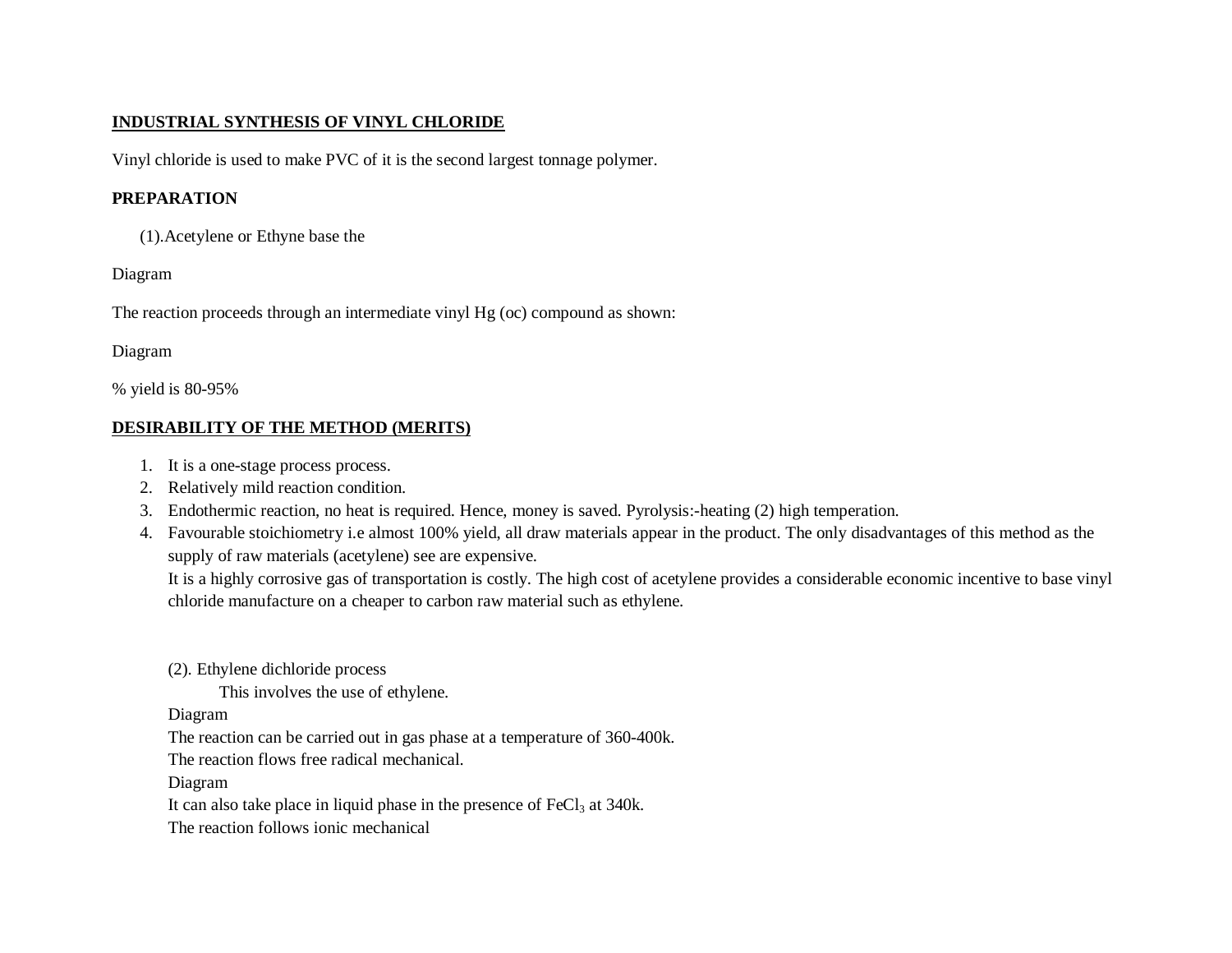#### Diagram

This method has an advantage of being based on a cheaper  $h/c$  i.e diagram then the acetylene process. This route has the major drawback of converting half the chlorine set to it to HCl of this severely limited use of ethane or ethylene in vinyl chloride manufacture.

#### (3). **THE BALANCE ROUTE PROCESS**

One elegant way to go around those disadvantages of the ethylene dichloride process is to use the so called balance route. In this, acetylene based of ethylene based process is reacted in parallel, the HCl produced by ethylene do chloride pyrohysis is being fed to the acetylene based process.

#### Diagram

The balanced route has been operated in bp inUK. However, this solution to the problem of HCl by-product is not as attractive as it appears at first soght for two reasons.

Firstly, the process requires three reaction stages, so that capitals of operating cost are increased.

Secondly, half the  $h/c$  fed is still the expensive acetylene in this form described, it is not a favoured way of making vinyl chloride.

## (4)**. KNETE PROCESS**

Modified form of the above process was developed. In this a mixture of acetylene produced by  $h/c$  cracking is reacted first with HCl under such conditions that only acetylene reacts.

The resultion rmyl chloride is removed from the gas stream. The remaining ethylene is then reated with chloride to give ethylene dichloride which is then pyrolysed to give vinyl chloride of HCl.

#### Diagram

The essential difference between this process of the balanced-route describe is that substantial savings in the separation cost of ethylene of acetylene are made. However, high capitals of energy cost are still incurred of the conversation of acetylene or ethylene mixture still requires three stages. The route is not commercially atttractive.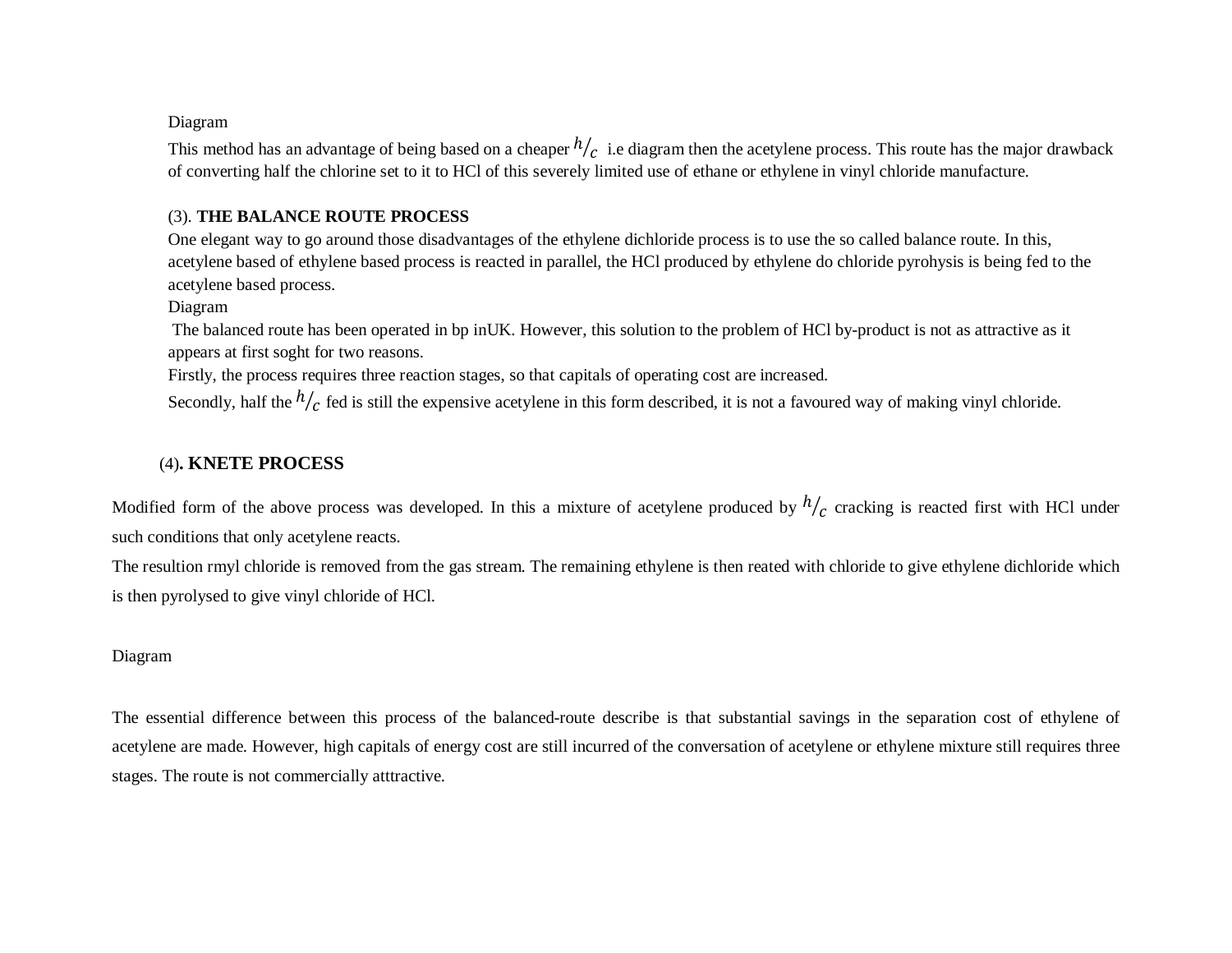## (5). **OXY-CHLORINATION-DEACON'S PROCESS (MOST ACCEPTED)**

This involves the conversation of HCl to chlorine (deacon process) by oxidation which air or a copper chloride at 720k. one way of avoiding wastage of chlorine will be to use Deacon's process to convert HCl by-product from ethylene dichloride pyrolysis back to chloride.

### Diagram

However, this method involves an extra stage to the process, with the resultant increase in capital and operating cost.

A more elegant approach is to carry out the oxidation of the HCl in the presence of ethylene.

A more recently developed process have been able to carry out the reaction of has been found to be the most successful way of producing vinyl chloride.

Diagram

## **CHLOROPRENE: - (2-CHLOROBUTAN-1, 3-DIENE)**

Diagram

It is a monomer for neoprene one of the highest synthetic rubber. The original has seen the major method of manufacture is by addition of HCl which vinyl chloride made by dimensation of acetylene.

Diagram

This process is now subject to competition for processes based on raw materials other than acetylene e.g from butadiene as raw material.

Diagram

Butadiene is chlorination in gas phase at 570k to give it's of trans 1, 4-dichlorobut-2-ene of 3, 4-dichlorbut-1-ene.

Diagram

The reaction is a free-radical mechanism of conditions must be carefully designed to avoid the occurrence of the variety of side reaction. The 3, 4 dichlorobut-1-ene (b.p 396k) which is the product required for the final stage of the process is separated from the mixture of 1, 4-dichlorobut-2 ene (b.p 428k).

The 1, 4-dichlorobut-2-ene are subject to isomerisation on the presence on the presence of Cu of other salts to produce further 3, 4-dichlorobut-1 ene.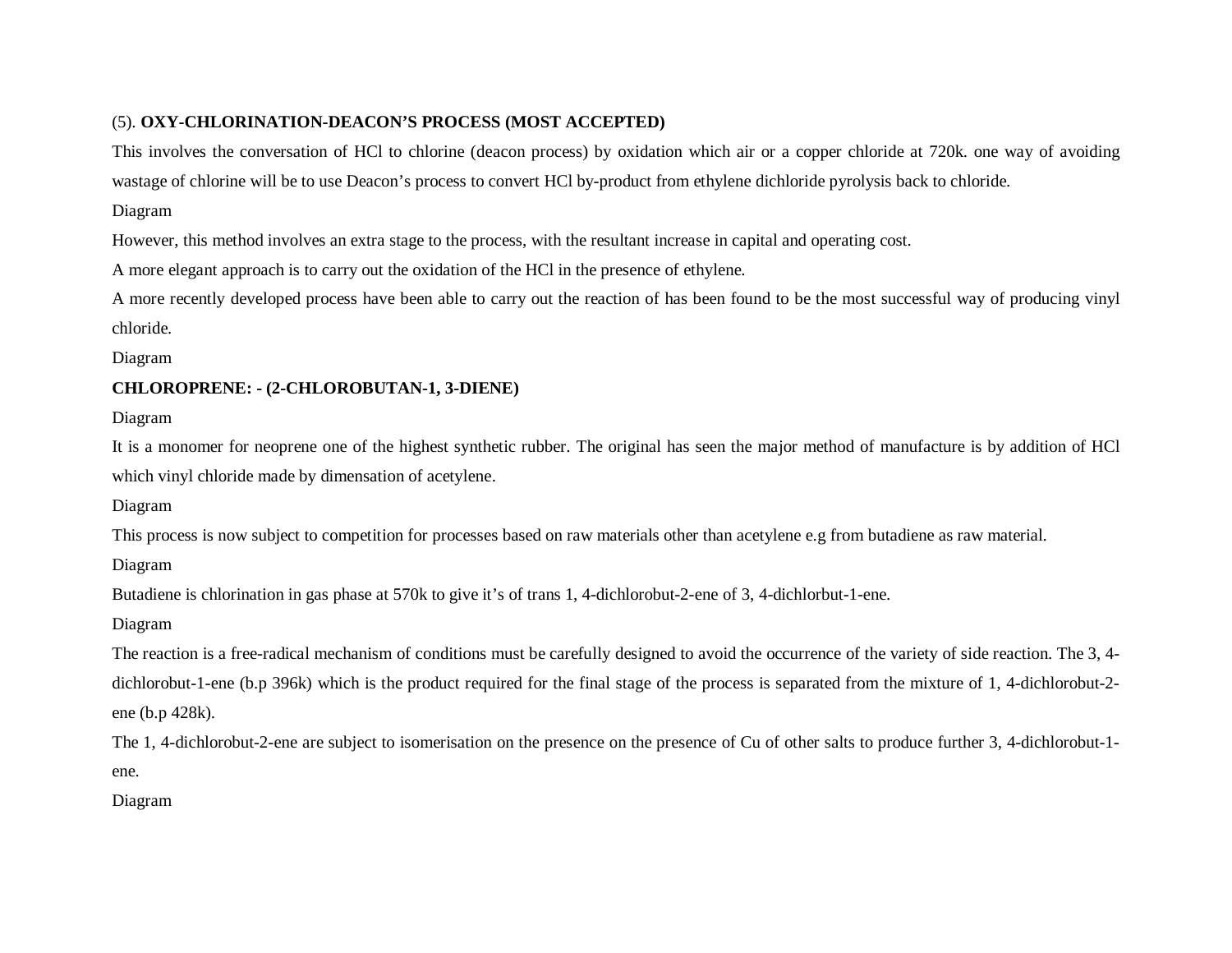In the final stage of the process, the intermediate carbonium ion can be re-arranged to give 3, 4-dichlorobut-1-ene is dehydrochlorinated (btHCl) by heating with alcoholic KOH.

### Diagram

### **PREPARATION OF INSECTICIDE OF DDT**

Insecticides are important group of organic chemical in the industry of they make the major contribution to the quality of life by increasing agricultural efficiency of output.

They also control insect-born diseases. DDT was found to be a highly effective insecticide. It is highly potent of kills a wide range of insect by both contact of ingestion.

It is of low acute iconicity to warm blooded animals. The major disadvantage is that it is chemically stable of therefore persistent.

Diagram

## **SPECIAL TOPICS**

## **ASCENT OF HOMOLOGOUS SERIES (INCREASING THE NO OF ATOMS IN AN ORGANIC COMPOUND)**

**Diagram**

## **(2). ARNDT – EISTERT REACTION**

It increases the homologous of carbon atoms (length of carbon atom chain) by using diazomethane (step up process of carboxylic acid).

Diagram

7. Reduction of aldehyde can also be affected by reduction with aluminium isopropoxide Al(isopropyl). It is known as meerwen pondoff reduction.

Diagram

## **DESCENT OF HOMOLOGOUS SERIES**

 $RCH_2COOH$   $\longrightarrow$   $RCOOH$ 

 $RCH<sub>2</sub>OH \longrightarrow ROH$ 

RCH<sub>2</sub>COO<sup>st</sup> — RCOO<sup>st</sup>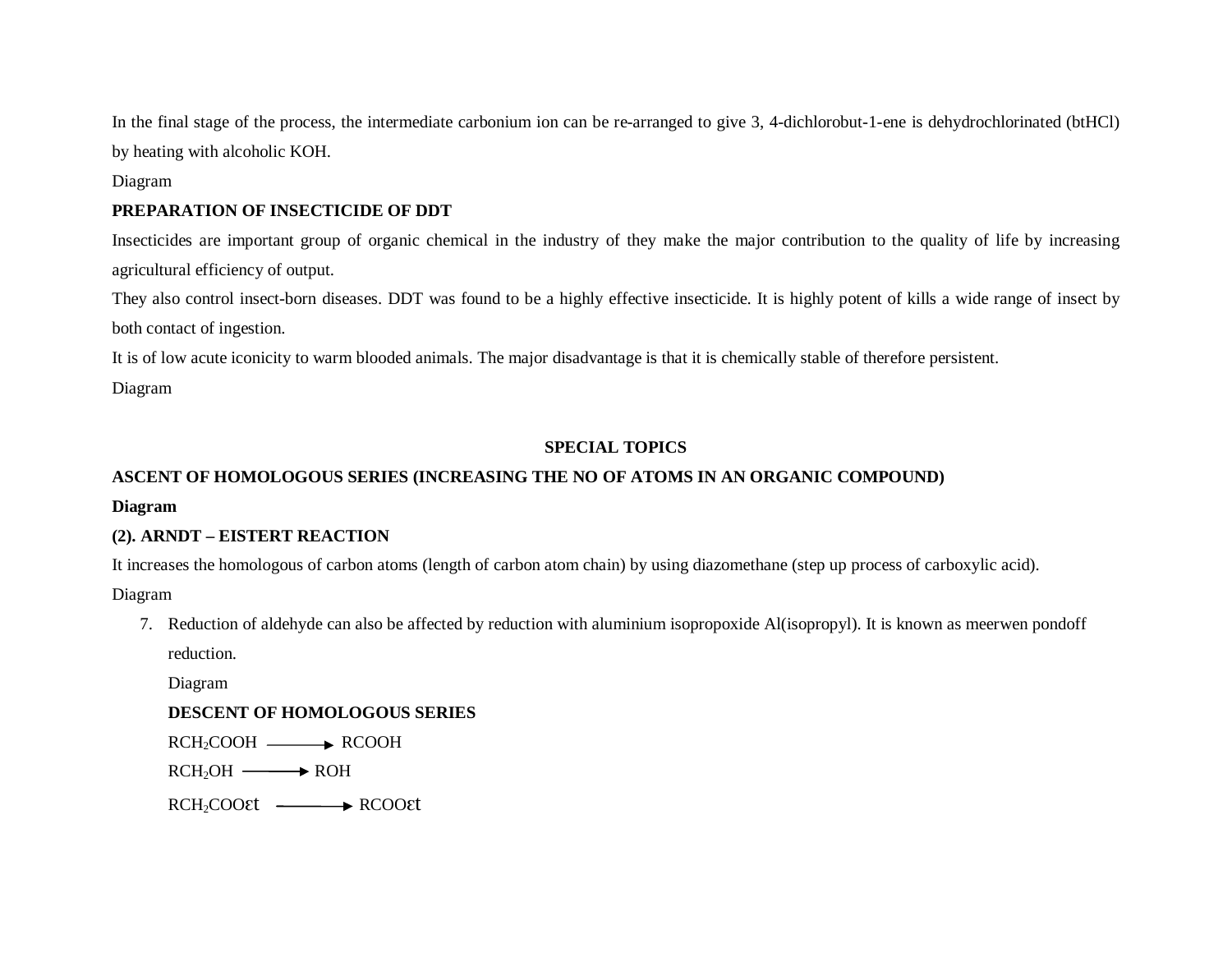### 1. **BARBIER – LORQUIN – WISLAND DEGRADATION REACTION**

- (i) Diagram
- (ii) Diagram

(iii)If we make use of Ba salt of the carboxylic acid with barium acetate, there will be reduction in the no of carbon atoms.

Diagram

## 2. **GALLAHER – HOLLANDER REDUCTION: -**

This knocks off two carbon atoms

Diagram

## 3. **HOFFMAN'S DEGRADATION**

Diagram

## 4. **SCHMIDT DEGRADATION REACTION**

Diagram

# **RING CONTRACTION**

# **1. ZELINSKY'S REACTION**

## Diagram

2. Action of nitrons acid on cyclic amines

Diagram

3. Action of silver nitrate on cyclic halides

## Diagram

4. Action of caustic alkali on cyclic of chloro ketones Diagram

5. Diagram

6. Action of GRIGNARD'S REAGENT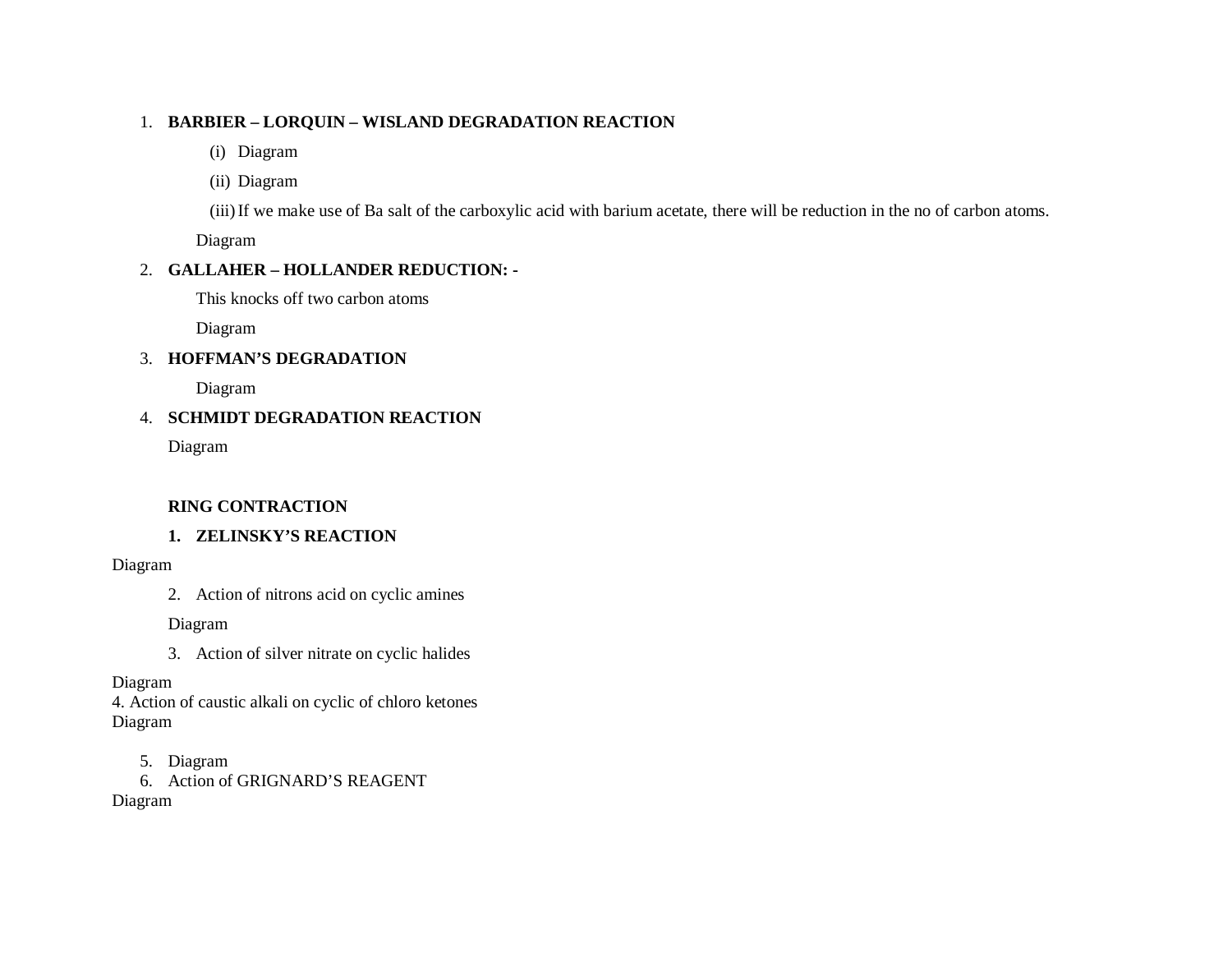### **RING EXPANSION**

- 1. OXIDATION OF CYCLIC KETONE The oxidants are usually  $KMnO<sub>4</sub>, O<sub>3</sub>$  of nitric acid  $HNO<sub>3</sub>$ Diagram
- 2. BY HYDROGENATION

#### Diagram

3. RING FUSSION BY ISOMERISATIOON  $(AL<sub>2</sub>O<sub>3</sub>)$ 

Diagram

#### **USE OF ANHYDRIDE**

#### Diagram

Pythalic anhydride is used for protecting certain compounds when introducing another group e.g the protection of the amino group

(1). Diagram

(2). PREPARATION OF PERACETIC ACID (ADD ONE ATOM OF OXYGEN)

Diagram

(3). FRIEDEL CRAFTS REACTION: -

Diagram

(4). PREPARATION OF ALCOHOL

Diagram

(5). PERKIN'S REACTION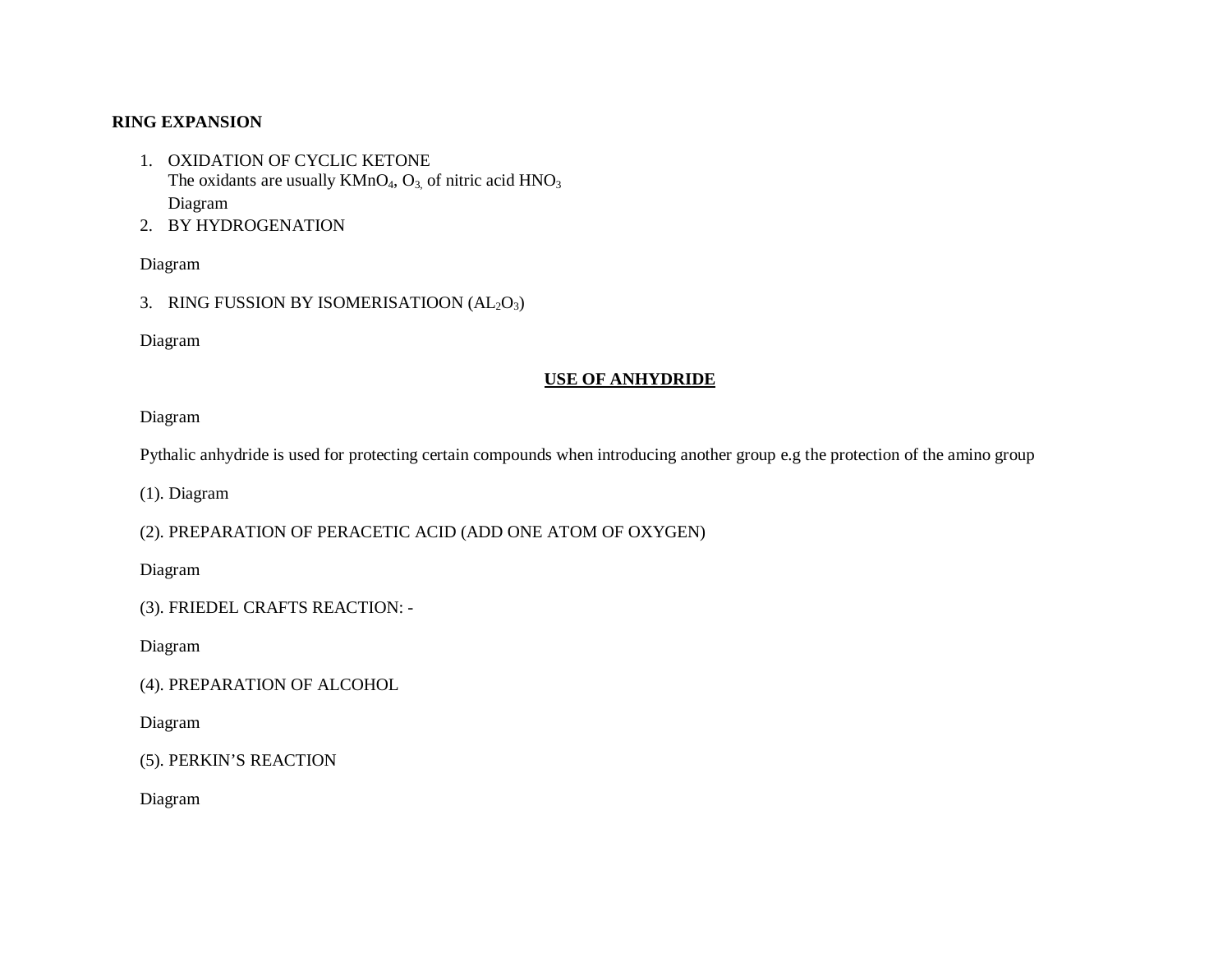## (6). PREPARATION OF COUMARIN

### Diagram

1. Preparation of 1-tetralone and tetralin

### Diagram

2. Preparation of naphthalene derivative

### Diagram

3. Preparation of phenanthrene

## Diagram

## **PHTHALIC ANHYDRIDE**

- 1. Diagram
- 2. Diagram
- 3. It is used in the preparation of indicators e.g phenolpyhalein

## Diagram

4. Preparation of Eosin

## Diagram

5. Preparation of Quinizarrn

## Diagram

6. Preparation of triphenyl methane